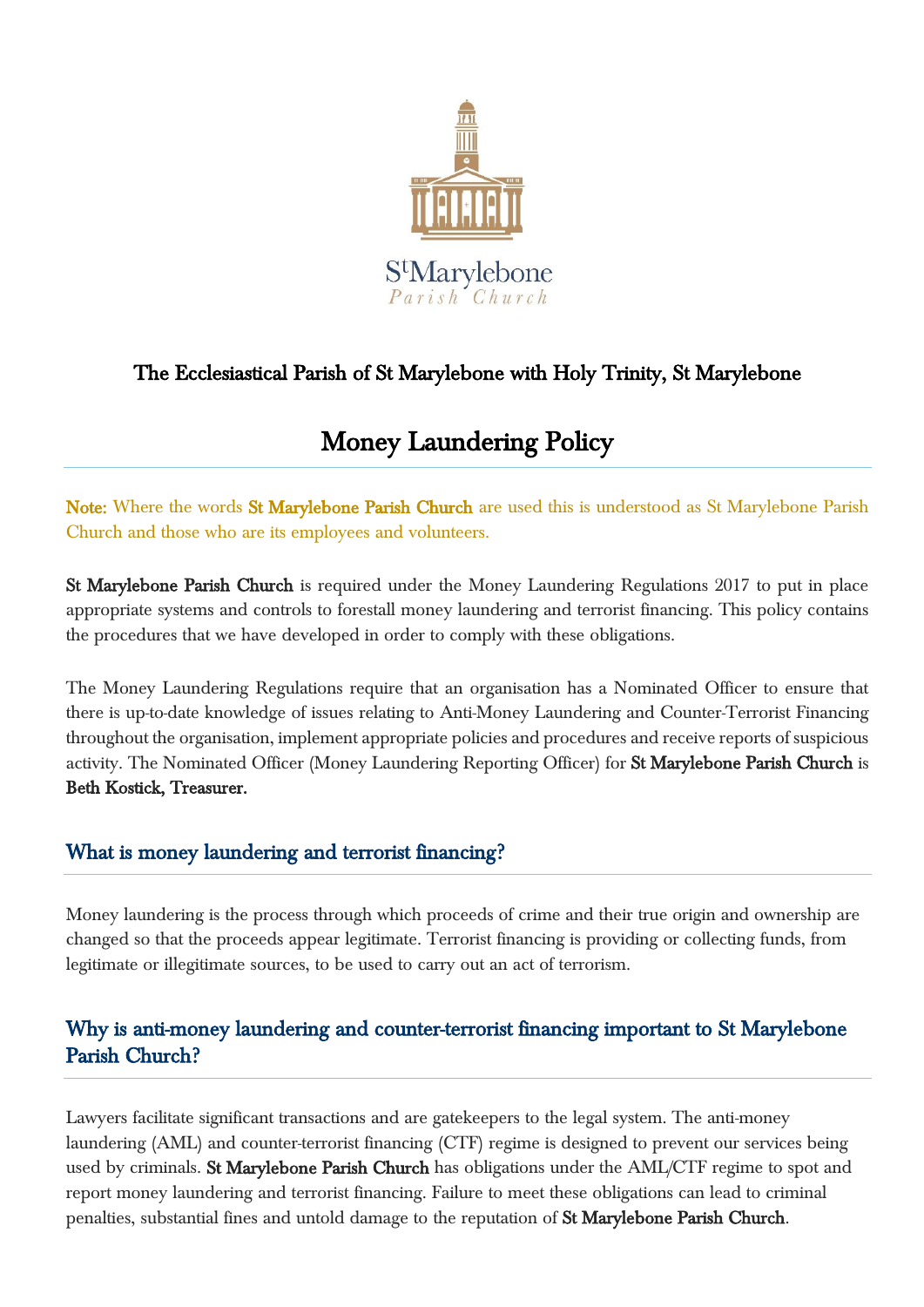## How does money get laundered?

#### Typically money laundering involves three stages:

#### Placement:

The process of placing criminal property into the financial system. This might be done by breaking up large sums of cash into smaller amounts or by using a series of financial instruments (such as cheques or money orders) which are deposited at different locations.

#### Layering:

The process of moving money that has been placed in the financial system in order to obscure its criminal origin. This is usually achieved through multiple complex transactions often involving complicated offshore company structures and trusts.

#### Integration:

Once the origin of the money is disguised it ultimately must reappear in the financial system as legitimate funds. This process involves investing the money in legitimate businesses and other investments such as property purchases or setting up trusts.

We are most likely to become involved in the layering stage but potentially could be involved in any stage.

#### How do I know if we are aiding money laundering or terrorist financing?

St Marylebone Parish Church has to remain alert to the warning signs of money laundering and terrorist financing and make the sort of enquiries that a reasonable person would make.

#### Typical signs of money laundering and terrorist financing are:

- Obstructive or secretive clients
- Instructions outside our usual range of expertise, i.e. why is the client using St Marylebone Parish Church?
- Clients based a long way from St Marylebone Parish Church with no apparent reason for using us
- Cases or instructions that change unexpectedly or for no logical reason, especially where:
	- o The client has deposited funds with St Marylebone Parish Church
	- o The source of funds changes at the last moment
	- o St Marylebone Parish Church is asked to return funds or send funds to a third party
- Loss-making transactions where the loss is avoidable
- Complex or unusually large transactions
- Transactions with no apparent logical, economic or legal purpose
- Large amounts of cash being used
- Money transfers where there is a variation between the account holder and signatory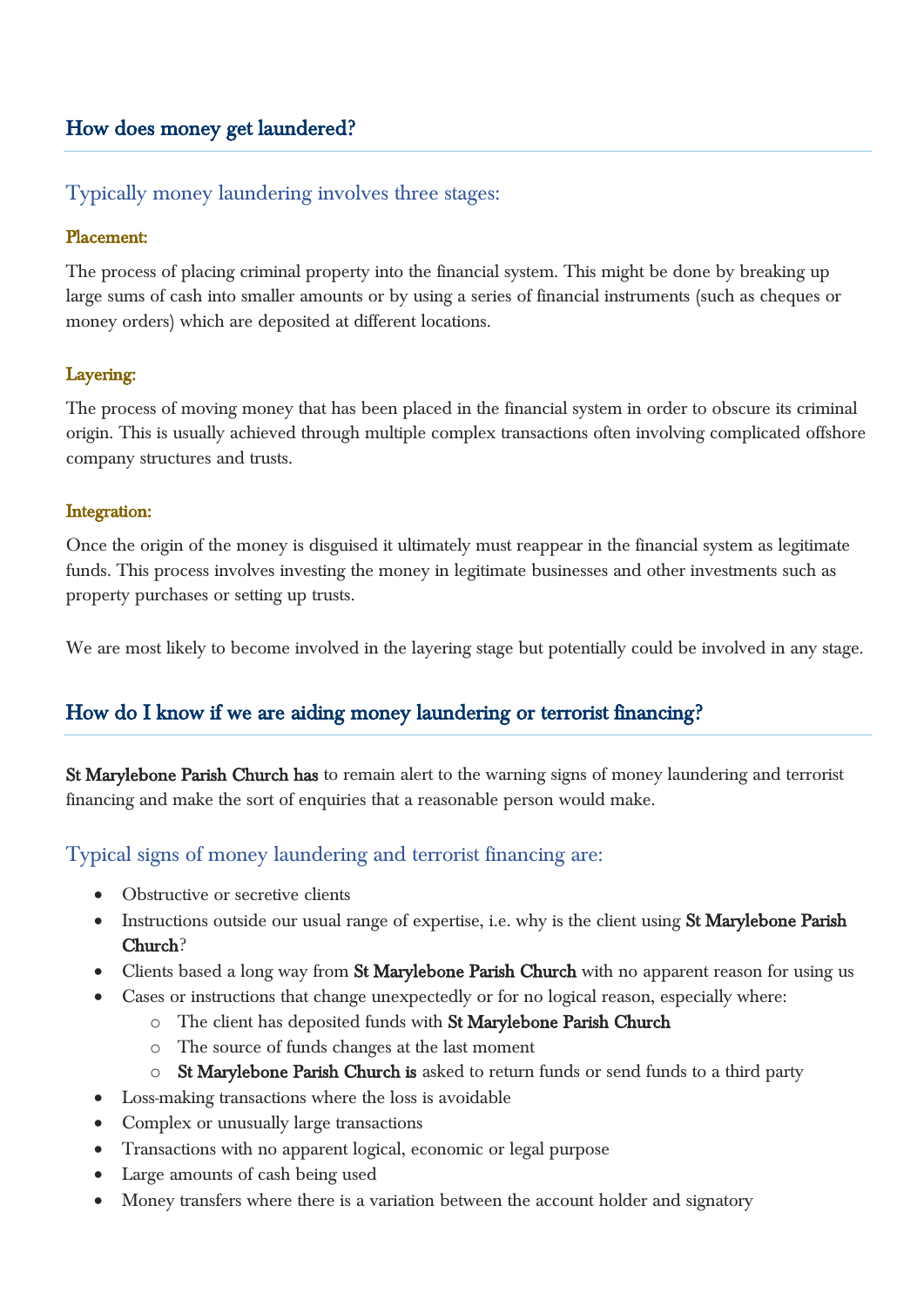- Payments to or from third parties where there is no logical connection to the client
- Movement of funds between accounts, institutions or jurisdictions without reason
- Retainers involving high risk jurisdictions (e.g. Iran, Uzbekistan, Nigeria, Turkmenistan, Pakistan, Sao Tome and Northern Cyprus)
- Large payment on account of fees with instructions terminated shortly after and the client requesting the funds are returned

Criminals are always developing new techniques so this list can never be exhaustive.

#### What is suspicious activity?

Any client activity outside the normal or expected activity of St Marylebone Parish Church should be considered unusual and must be investigated. Understanding the business or client profile is crucial. Unusual activity or transactions outside the established profile should be considered as a potential indicator of suspicious activity. Investigations should establish the reasons for the unusual activity or transaction. This may either remove or confirm our suspicions. If it is confirmed, St Marylebone Parish Church must report it to the MLRO. Failure to do so is an offence that could result in five years imprisonment.

#### What to do if a suspicious transaction is spotted?

Any suspicious transactions must be immediately reported to our MLRO, Beth Kostick, Treasurer. Transactions must not be carried out unless there is consent from the MLRO. The MRLO will review the suspicion and, if required, submit a Suspicious Activity Report (SAR) to the National Crime Agency (NCA). Only the MLRO may submit an SAR to the NCA. Once the suspicious transaction has been reported to the MLRO, the MLRO will send St Marylebone Parish Church an acknowledgement within 24 hours. If more information is required, the MLRO will request it.

If the MLRO gives consent to proceed with a transaction, then that consent only applies to that specific transaction. If the client requests further activities or transactions, further consent is always required from the MLRO.

## SAR

This is a suspicious activity report which financial institutions must make if they suspect something in a transaction is illegal. Law enforcement will make a decision after a SAR has been submitted. If no response has been received seven working days after the SAR was submitted, then the transaction can proceed. It may be a tipping off offence to reveal to the customer that a SAR has been submitted. A SAR should be submitted within 48 hours of a suspicion being formed.

Information that a SAR has been made should never be placed on a client file.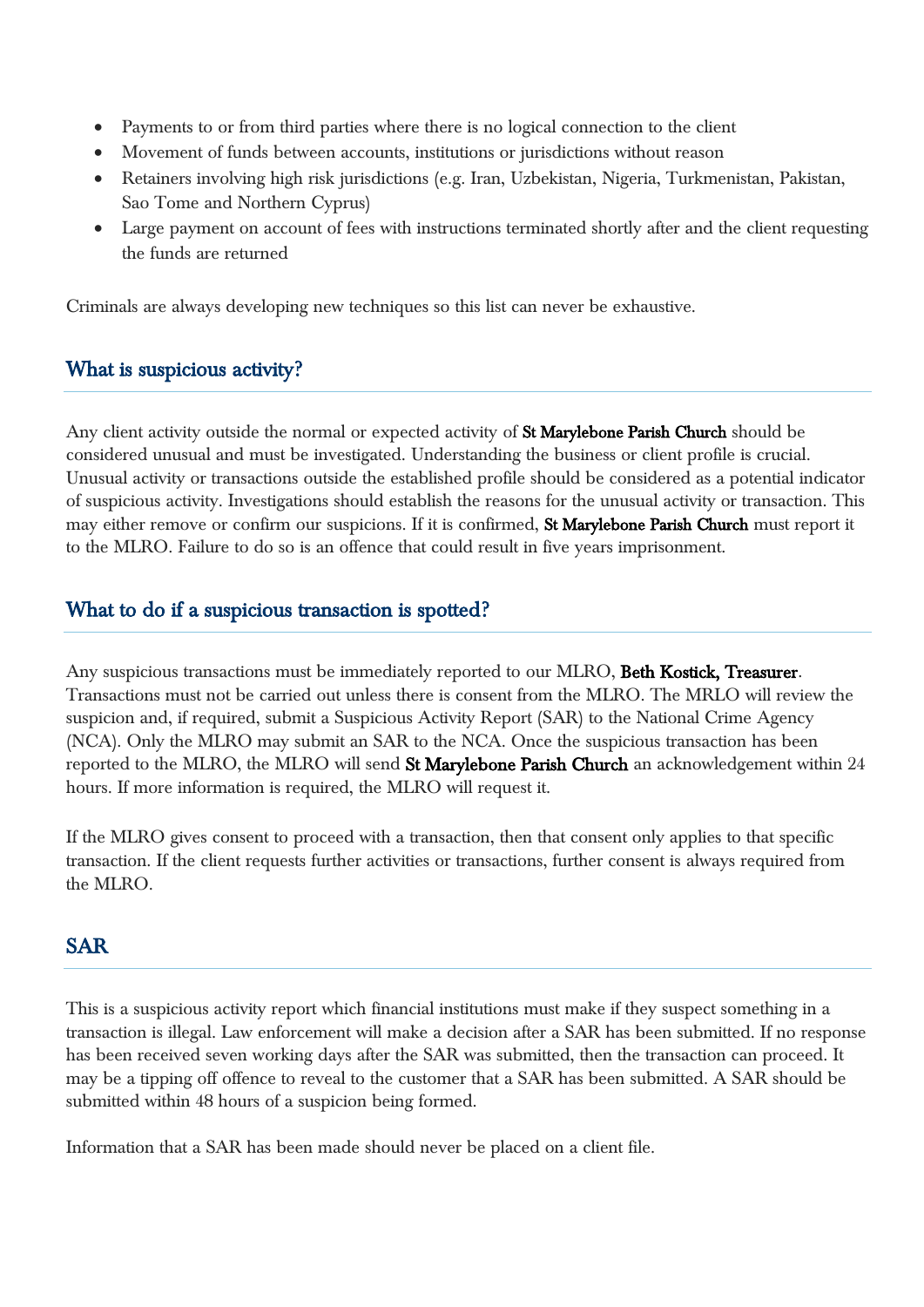## Tipping off

In most jurisdictions it is an offence for someone to tip off (inform) a person suspected of money laundering that a Suspicious Activity Report (SAR) has been made or there is a money laundering investigation taking place. There are a number of defences and exceptions that apply, but in general a tipping off offence would occur when the action is likely to prejudice an investigation that's taking place.

A tipping off offence cannot be committed if a report has not been submitted and St Marylebone Parish Church has liaised with clients or colleagues as part of its enquiries into an unusual activity. However, St Marylebone Parish Church cannot mention the word suspicious.

#### Money Laundering Offences

The Proceeds of Crime Act 2002 (POCA 2002) establishes a number of money laundering offences:

- The principal offences
- Failure to disclose offences
- The offences of tipping-off and prejudicing an investigation

Each offence is explained below. All money laundering offences relate to criminal property, which is property that constitutes or represents a person's benefit:

- In whole or in part
- From criminal conduct
- Whether directly or indirectly

This definition covers the proceeds of all crimes. There is no minimum limit on what is considered to be criminal property.

Criminal conduct is all conduct that constitutes an offence in any part of the UK or overseas.

#### The Principal Offences

St Marylebone Parish Church will commit a principal money laundering offence if it:

- Conceals, disguises, converts, transfers or removes criminal property from the UK (s327)
- Enters into or becomes concerned in an arrangement which facilitates the acquisition, retention, use or control of criminal property for or on behalf of another (s328), or
- Acquires, uses or has possession of criminal property (s 329)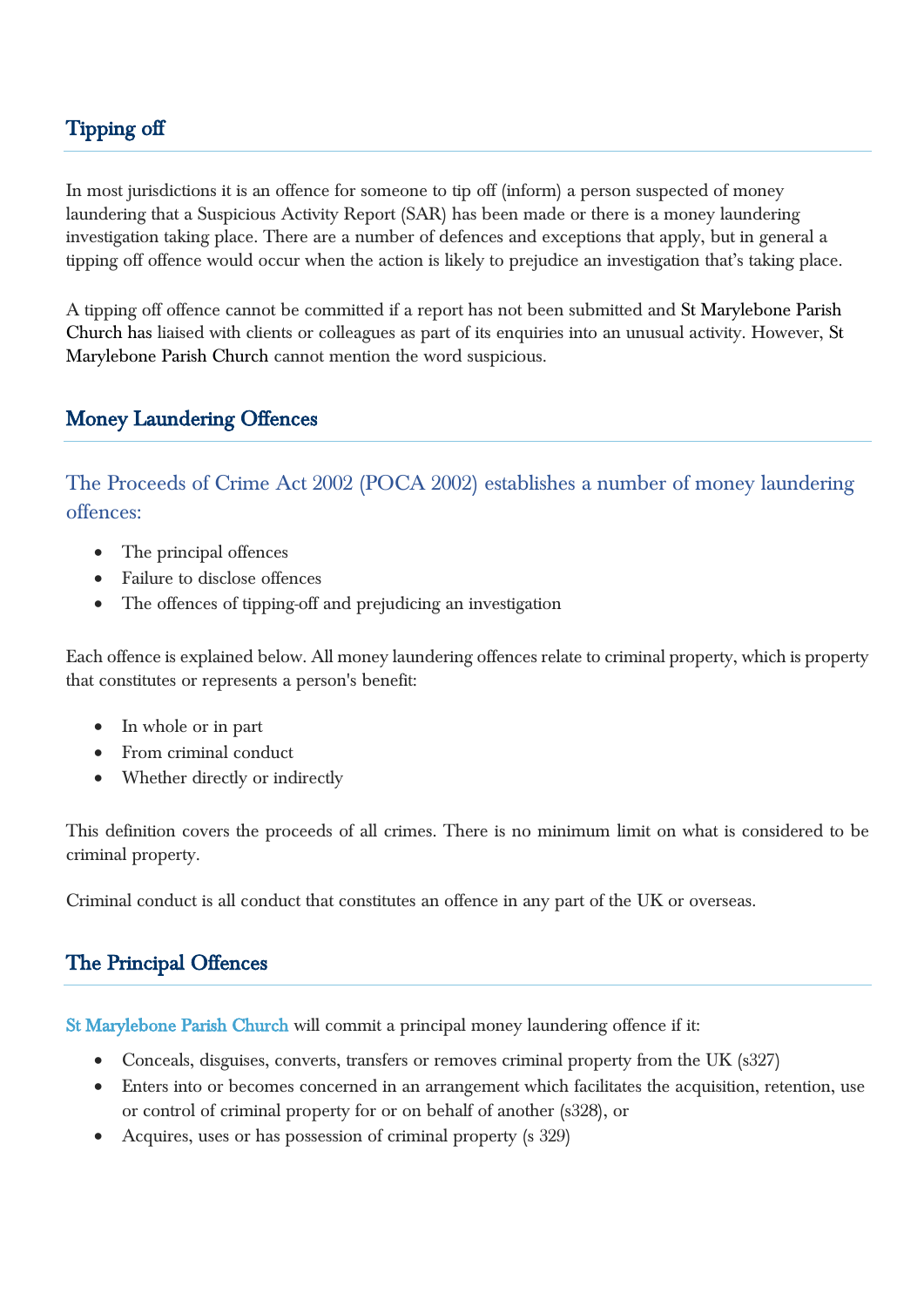## Concealing (s327)

St Marylebone Parish Church will commit an offence if it:

- Conceals
- Disguises
- **Converts**
- **•** Transfers
- Removes from the UK

This includes concealing or disguising its:

- Nature
- Source
- Location
- Disposition
- Movement
- Ownership

St Marylebone Parish Church must know or suspect that the criminal property represents a benefit from criminal conduct.

#### Acquisition (s329)

St Marylebone Parish Church will commit an offence if it:

- Acquires
- Uses
- Has possession of

Possession means having physical custody of the criminal property. The principal money laundering offences carry a maximum penalty of 14 years' imprisonment, a fine or both. St Marylebone Parish Church will have a defence to a principal money laundering offence if it submits a Suspicious Activity Report (SAR) to Beth Kostick, Treasurer.

#### Failure to report

Making an SAR to the Nominated Officer can be a defence to a principal money laundering offence.

Failing to make a SAR to the Nominated Officer where St Marylebone Parish Church knows or suspect money laundering is an offence in itself which is punishable by up to five years' imprisonment, a fine or both.

See further Reporting suspicions below.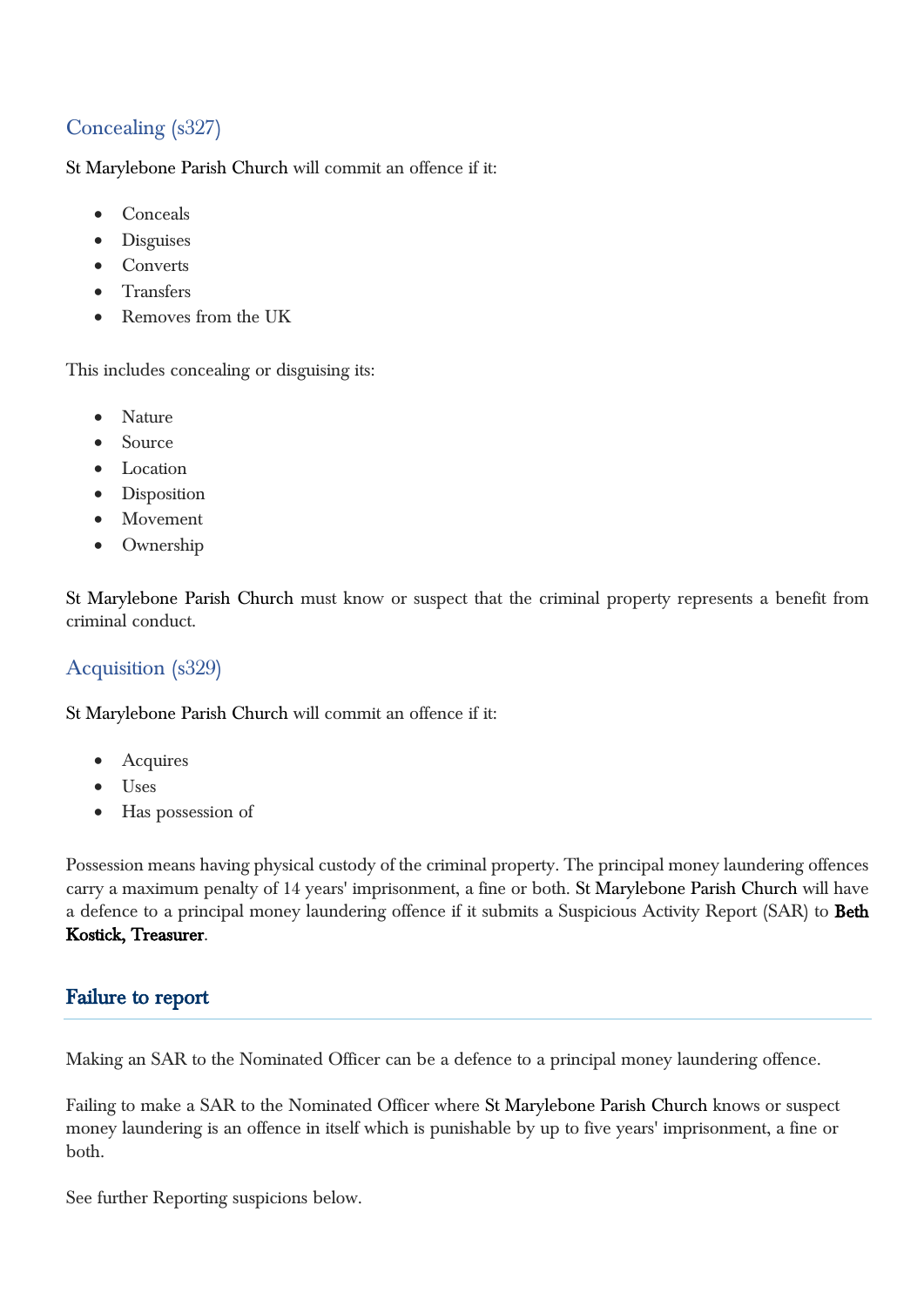## Tipping-off and prejudicing an investigation

St Marylebone Parish Church will commit the tipping-off offence if it is disclosed to the person to whom the disclosure relates that St Marylebone Parish Church:

- Has made an SAR to the Nominated Officer (or NCA)
- Of information which came to St Marylebone Parish Church in the course of business
- That disclosure is likely to prejudice any investigation that might be conducted following the SAR

St Marylebone Parish Church will commit the prejudicing an investigation offence if it discloses that an investigation is being contemplated or carried out and that disclosure is likely to prejudice that investigation. Further, St Marylebone Parish Church will commit an offence if it knows or suspects that an investigation is being or is about to be conducted and it interferes with documents which are relevant to the investigation. Tipping-off can only be committed after an SAR (including an internal SAR) to Beth Kostick, Treasurer has been made. St Marylebone Parish Church will not commit tipping-off by discussing concerns with or submitting a SAR to Beth Kostick, Treasurer.

All these offences are punishable by up to five years' imprisonment, a fine or both. The existence of these offences does not prevent St Marylebone Parish Church from making normal enquiries about any clients' instructions. St Marylebone Parish Church is able to make enquiries in order to:

- Obtain further information to help decide whether a suspicion is justified, and/or
- Remove any concerns that St Marylebone Parish Church has

St Marylebone Parish Church's enquiries will only constitute an offence if it discloses that an SAR has been made or that an investigation is being carried out or contemplated. It is also not tipping-off to warn clients of St Marylebone Parish Church's duties under the AML/CTF regime by providing them with its terms of business or our standard client care letter.

## Terrorist Financing Offences

Terrorists need funds to plan and carry out attacks. The Terrorism Act 2000 (TA 2000) criminalises both participation in terrorist activities and terrorist financing.

In general terms, terrorist financing is:

- The provision or collection of funds
- From legitimate or illegitimate sources
- With the intention or in the knowledge
- That they should be used in order to carry out any act of terrorism
- Whether or not those funds are in fact used for that purpose

The TA 2000 establishes a similar pattern of offences to those contained in POCA 2002, i.e,:

- Principal terrorism offences of:
	- o Fundraising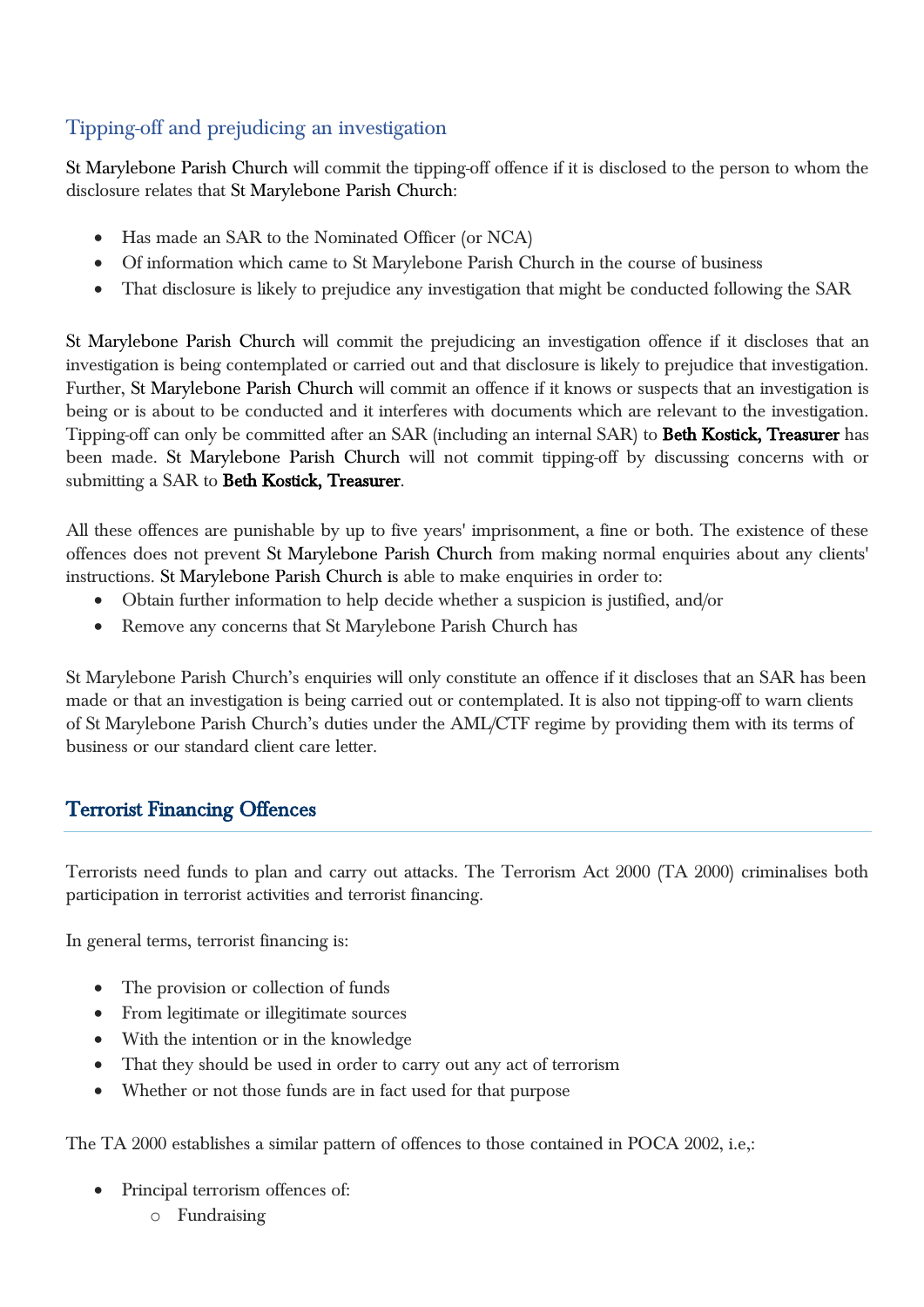- o Use or possession
- o Arrangements
- o Money laundering
- Failure to disclose offences
- Tipping-off offences

All offences carry heavy criminal penalties. While the terrorist financing and money laundering regimes are different, they share similar aims and structures and run together in UK legislation. Many of the provisions of POCA 2002 and TA 2000 mirror one another and the definitions are deliberately matched.

Both POCA 2002 and TA 2000 run parallel to the Money Laundering Regulations 2007 (Amended 2012), which are explained below.

### The Money Laundering Regulations 2017

The Money Laundering Regulations 2017 set administrative requirements which require St Marylebone Parish Church to have systems and controls to forestall money laundering and terrorist financing. They implement the standards of the Fourth European Anti-Money Laundering Directive into UK law.

## Client Due Diligence (CDD)

Client Due Diligence is:

- Identifying and verifying the client's identity
- Identifying the beneficial owner where this is not the client
- Obtaining details of the purpose and intended nature of the business relationship
- Conducting ongoing monitoring of the business relationship

#### When does St Marylebone Parish Church conduct CDD?

St Marylebone Parish Church must carry out CDD:

- Before we establish a business relationship with a client
- Before it carries out a one-off transaction for a client including company formation
- Where there is reason to believe that CDD carried out on an existing client is inadequate
- Where the client's identifying details (e.g. name and address) have changed
- Where the client has not been in regular contact with St Marylebone Parish Church
- Where someone is purporting to act on behalf of a client
- Where St Marylebone Parish Church suspects money laundering or terrorist financing

St Marylebone Parish Church must also identify the beneficial owner and verify them, but not solely based on Companies House register of beneficial ownership. St Marylebone Parish Church must obtain and verify the names of the body corporate, its registration number, registered address and principal place of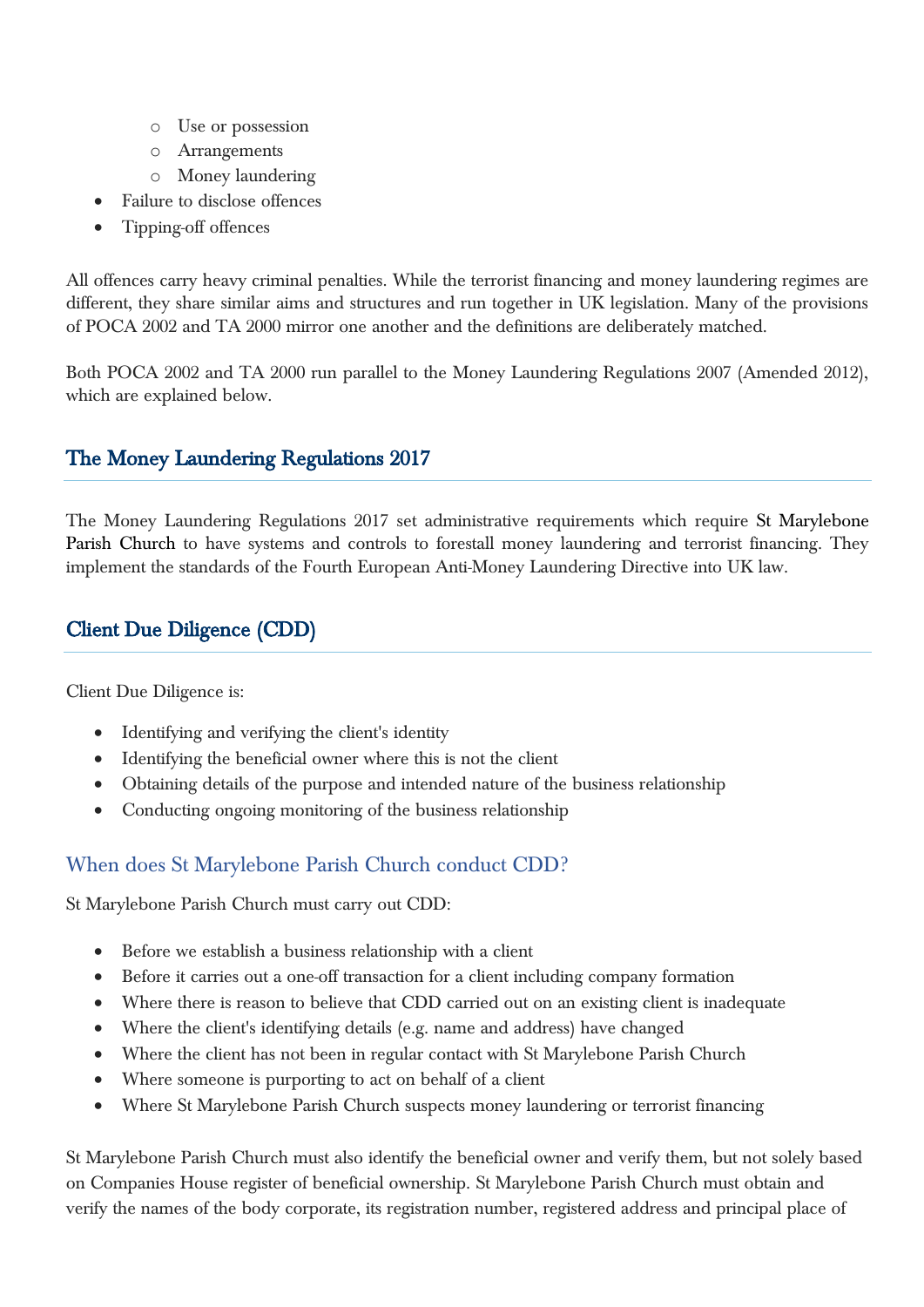business. Reasonable measures must also be taken to determine and verify the law to which it is subject, its constitution and the names of its board of directors and senior management.

#### How does St Marylebone Parish Church conduct CDD?

St Marylebone Parish Church must start with assessing the risk of money laundering or terrorist financing posed by the client and complete a risk assessment. Once this is complete, St Marylebone Parish Church must decide what level of CDD is necessary. This will then inform its next steps.

## Source of funds

Understanding St Marylebone Parish Church's source of funds is an important step in the CDD process.

#### When is St Marylebone Parish Church required to look into the source of funds in a transaction?

St Marylebone Parish Church is not required to interrogate all clients about their entire financial history but St Marylebone Parish Church is required to take additional steps to ensure that the transaction is consistent with its knowledge of the client. This is part of the ongoing monitoring exercise which St Marylebone Parish Church must conduct on all matters; see further Ongoing Monitoring below.

St Marylebone Parish Church is required to establish the source of funds and source of wealth in every matter where St Marylebone Parish Church might be acting for a Politically Exposed Person (PEP).

## What steps should St Marylebone Parish Church take?

Scrutinising the source of funds is more than asking for the money to come from a bank account in the clients' name. St Marylebone Parish Church's focus should be on understanding how the client can legitimately fund the transaction.

For transactions involving PEPs St Marylebone Parish Church should consider whether there:

- Are any warning signs of corruption
- Is any evidence that government or state funds are being used inappropriately

Where a third party is providing funding to St Marylebone Parish Church it may need to establish the source of funds. See "When can St Marylebone Parish Church accept funds from a third party?" below. St Marylebone Parish Church must document its investigations into the source of funds, including any questions asked, responses received and supporting evidence provided.

If St Marylebone Parish Church has any concerns about the source of funds it must consider whether it needs to submit an SAR to the Nominated Officer, Beth Kostick, Treasurer.

#### CDD on beneficial owners

CDD on beneficial owners is different from CDD on clients. St Marylebone Parish Church must: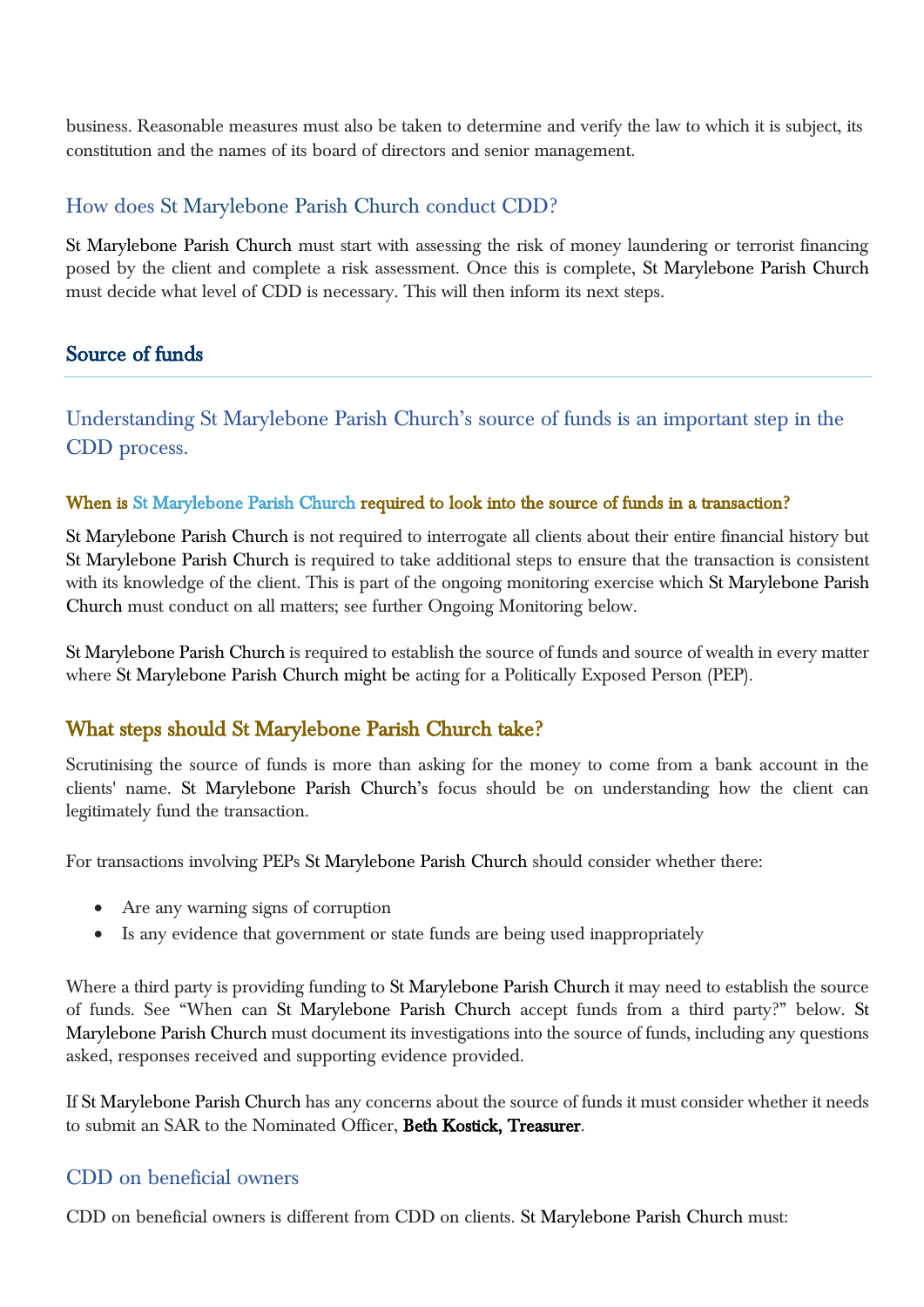- Identify any beneficial owners, and then
- Validate their identity on a risk sensitive basis

#### What is a beneficial owner?

Where St Marylebone Parish Church is instructed by an agent or representative of an individual, the beneficial owner is the underlying individual on whose behalf the agent or representative is instructing it. Where St Marylebone Parish Church is instructed by a company, partnership or other body, the beneficial owner is as follows:

| Body Corporate (including LLP)                                                               | Any individual who:<br>(For non-listed bodies) ultimately owns or<br>Ц<br>controls more than 25% of the shares or voting<br>rights of the body, or<br>Otherwise<br>exercises<br>control over<br>the<br>management of the body                                                                                                                                                              |
|----------------------------------------------------------------------------------------------|--------------------------------------------------------------------------------------------------------------------------------------------------------------------------------------------------------------------------------------------------------------------------------------------------------------------------------------------------------------------------------------------|
| Partnership (not LLP)                                                                        | Any individual who:<br>Ultimately is entitled to or controls more than<br>U.<br>a 25% share of the capital or profits of or more<br>than 25% of the voting rights in the<br>partnership, or<br>Otherwise exercises<br>control<br>the<br>Ш<br>over<br>management of the partnership                                                                                                         |
| <b>Trust</b>                                                                                 | Any individual who is entitled to a specified<br>$\Box$<br>interest in at least 25% of the capital of the trust<br>property<br>The class of persons in whose main interest<br>the trust is set up or operates (the class itself<br>and not every member of the class), or<br>Any individual who has control over the trust<br>$\Box$                                                       |
| Other legal entity or arrangement                                                            | Any individual who benefits from at least 25%<br>$\Box$<br>of the property of the entity or arrangement<br>The class of persons in whose main interest<br>the entity or arrangement is set up or operates<br>(the class itself and not every member of the<br>class), or<br>Any individual who exercises control over at<br>Ш<br>least 25% of the property of the entity or<br>arrangement |
| Estate of a deceased person in the course of The executor or administrator<br>administration |                                                                                                                                                                                                                                                                                                                                                                                            |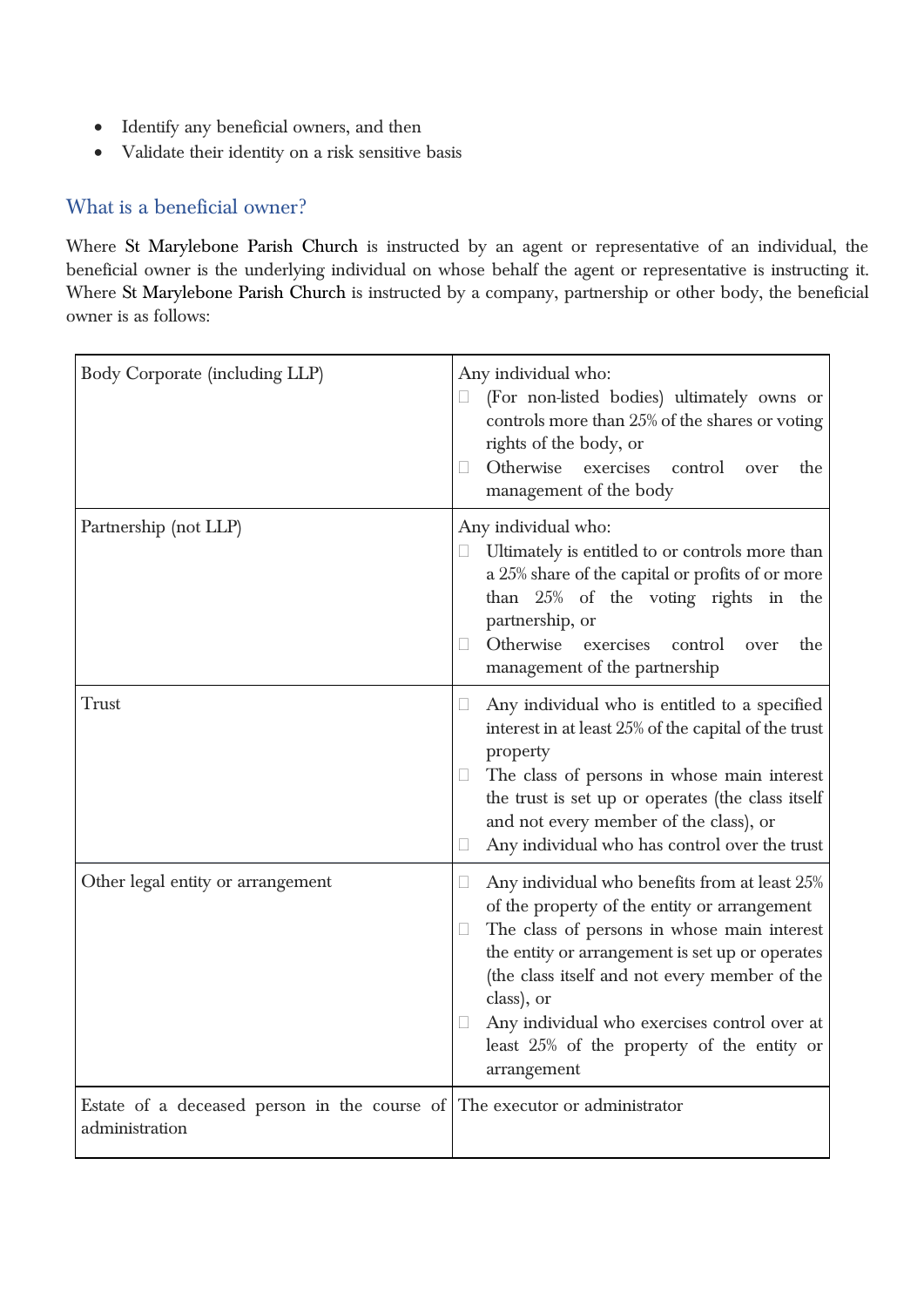| Any other case | The individual who ultimately owns or controls |
|----------------|------------------------------------------------|
|                | the client or on whose behalf a transaction is |
|                | being conducted                                |
|                |                                                |

### How does St Marylebone Parish Church conduct CDD on beneficial owners?

St Marylebone Parish Church must first identify the beneficial owners. St Marylebone Parish Church can do this through a reliable public source (e.g. Companies House) or by asking the client. Unless there is any reason to doubt the information given to St Marylebone Parish Church it can rely on the client's word. St Marylebone Parish Church must then consider the client's risk profile, the structure of the business and the nature of the transaction. This will help St Marylebone Parish Church to decide what steps it needs to take to verify the beneficial owner's identity. In assessing the risk, St Marylebone Parish Church should consider:

- Why the client is acting on behalf of someone else
- How well St Marylebone Parish Church knows the client
- The type of business structure and its location
- The nature and risk profile of the matter

The key is to understand the ownership and control of the client.

The level of verification required will depend on our assessment of any client's risk profile. When verifying the beneficial owner St Marylebone Parish Church can:

- Look at organisation charts from the website, annual reports or the client
- Review the trust deed or partnership agreement
- Discuss beneficial ownership with the client and record the results of discussions

If the beneficial owner of a client is a company, St Marylebone Parish Church will need to establish the individual at the top of the corporate tree.

## What happens if St Marylebone Parish Church cannot conclude the CDD exercise?

Where St Marylebone Parish Church is unable to apply CDD measures, the general rule is that St Marylebone Parish Church must:

- Not carry out a transaction for the client
- Not establish a business relationship with a client
- Not accept funds from or transfer funds to a client or third party (see below: Receiving funds)
- Terminate any existing business relationship with the client
- Consider whether a SAR is required.

There are very limited circumstances in which this may not apply, e.g. St Marylebone Parish Church may be able to verify the client's identity during the establishment of a business relationship if this is necessary to avoid interrupting the normal course of business and there is little risk of money laundering - this is on condition that the verification is completed as soon as practicable after contact is first established.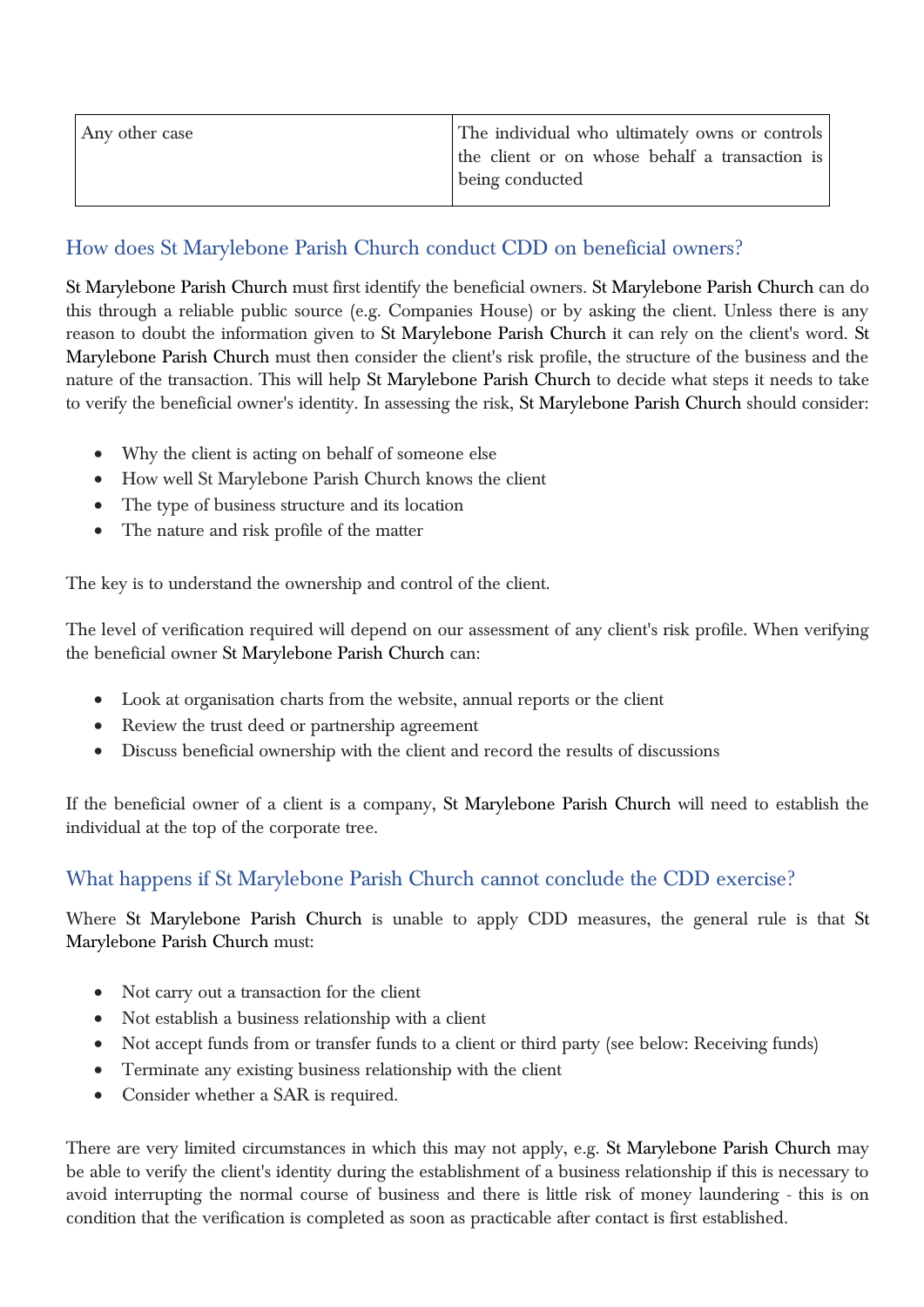St Marylebone Parish Church must never unilaterally decide that it is acceptable to delay completion of CDD. If St Marylebone Parish Church is unable to apply or complete CDD on any matter, St Marylebone Parish Church should immediately seek advice from the Nominated Officer, Beth Kostick, Treasurer.

#### Purpose and intended nature of the business relationship

St Marylebone Parish Church must understand the purpose and intended nature of any business relationship. This is a key part of the CDD process. It will enable St Marylebone Parish Church to perform a risk assessment of the client and retainer and help St Marylebone Parish Church to determine appropriate CDD measures.

Knowing more about the client and their normal activities will help St Marylebone Parish Church to spot something unusual.

A transaction which appears to serve no purpose could be a money laundering or terrorist financing warning flag.

#### Ongoing monitoring

#### What is ongoing monitoring?

Ongoing monitoring is an intrinsic part of the CDD process. It must be performed on all matters, regardless of their individual risk rating, in order to detect unusual or suspicious transactions.

#### How does St Marylebone Parish Church conduct ongoing monitoring?

St Marylebone Parish Church must:

- Scrutinise transactions undertaken (including, where necessary, the source of funds) to ensure that the transactions are consistent with its knowledge of the client, their business and risk profile
- Stay alert to changes in the client's risk profile and anything that gives rise to suspicion
- Keep documents, data and information used for CDD purposes up to date

#### **Training**

#### Who will receive training?

All relevant staff and volunteers will receive training.

#### What does the training involve?

Training is provided through online courses.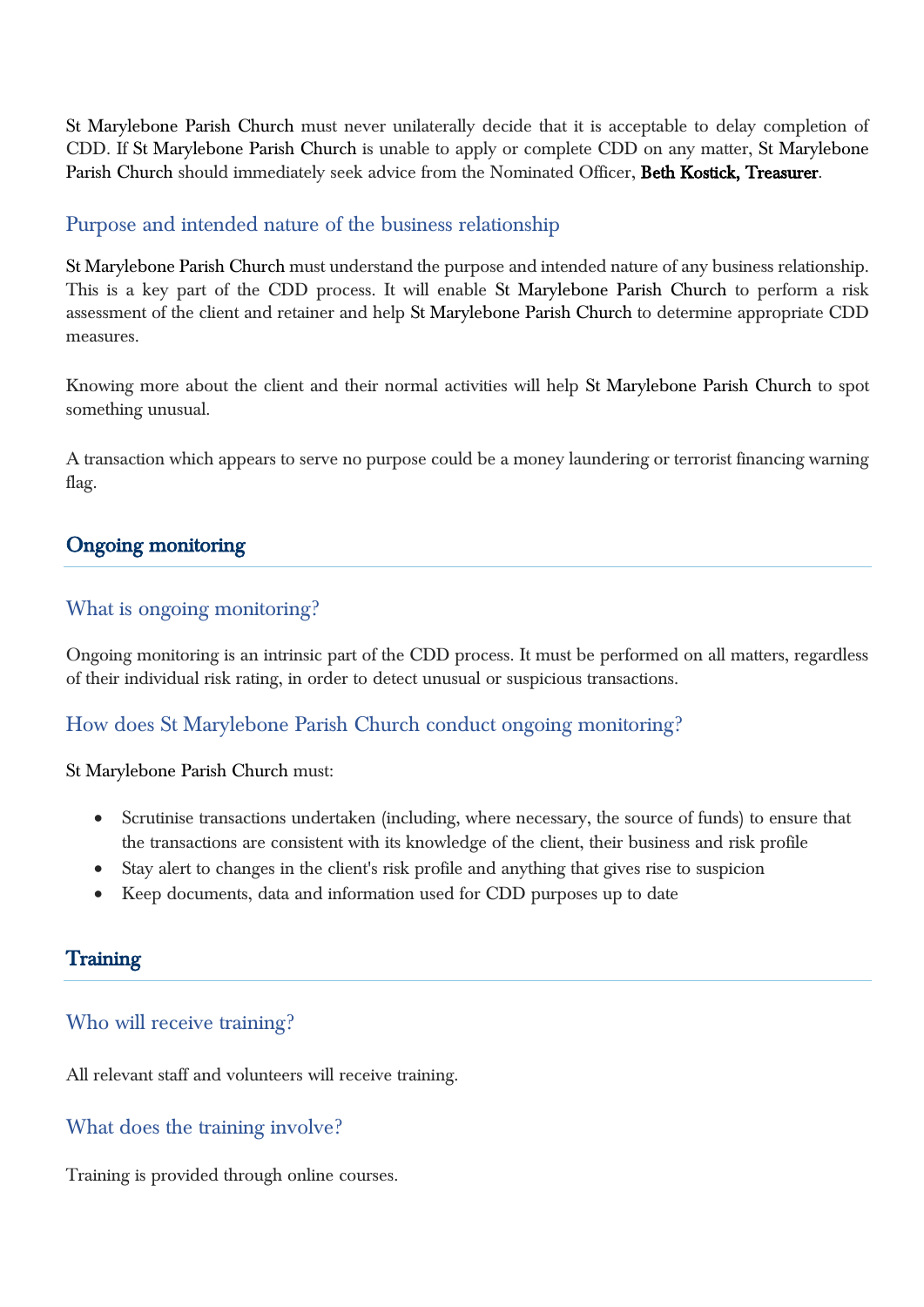Training covers:

- The law relating to money laundering and terrorist financing
- Policy and procedures
- Guidance on detecting money laundering and terrorist financing

#### Is completion of training compulsory?

Completion of training is compulsory.

### How often will training be provided?

All new members of the finance team will receive training as part of the induction process. Further training will be provided as required.

Beth Kostick, Treasurer will continually monitor training needs but it is felt that anyone requires further training on any aspect of the relevant law or this AML/CTF policy and procedures, they must contact Beth Kostick, Treasurer.

#### Policy compliance and review

#### How will compliance with this policy be monitored?

Compliance will be continually monitored through any or all of the following methods:

- File audits
- Review of records maintained by the Nominated Officer, Beth Kostick, Treasurer
- Reports or feedback from staff
- Any other method

#### What are the consequences for failing to comply?

Failure to comply puts both St Marylebone Parish Church at risk. St Marylebone Parish Church might commit a criminal offence if it fails to comply with this policy. The AML and CTF regimes carry heavy criminal penalties ranging from two years' imprisonment for failing to apply appropriate CDD measures to 14 years' imprisonment for committing a principal money laundering or terrorist financing offence. St Marylebone Parish Church takes compliance with this policy very seriously. Because of the importance of this policy, failure to comply with any requirement may lead to disciplinary action under the parish church's procedures, which may result in dismissal.

#### When will this policy be reviewed?

St Marylebone Parish Church will review this policy at least annually as part of our overall risk management process. St Marylebone Parish Church will also review this policy if: